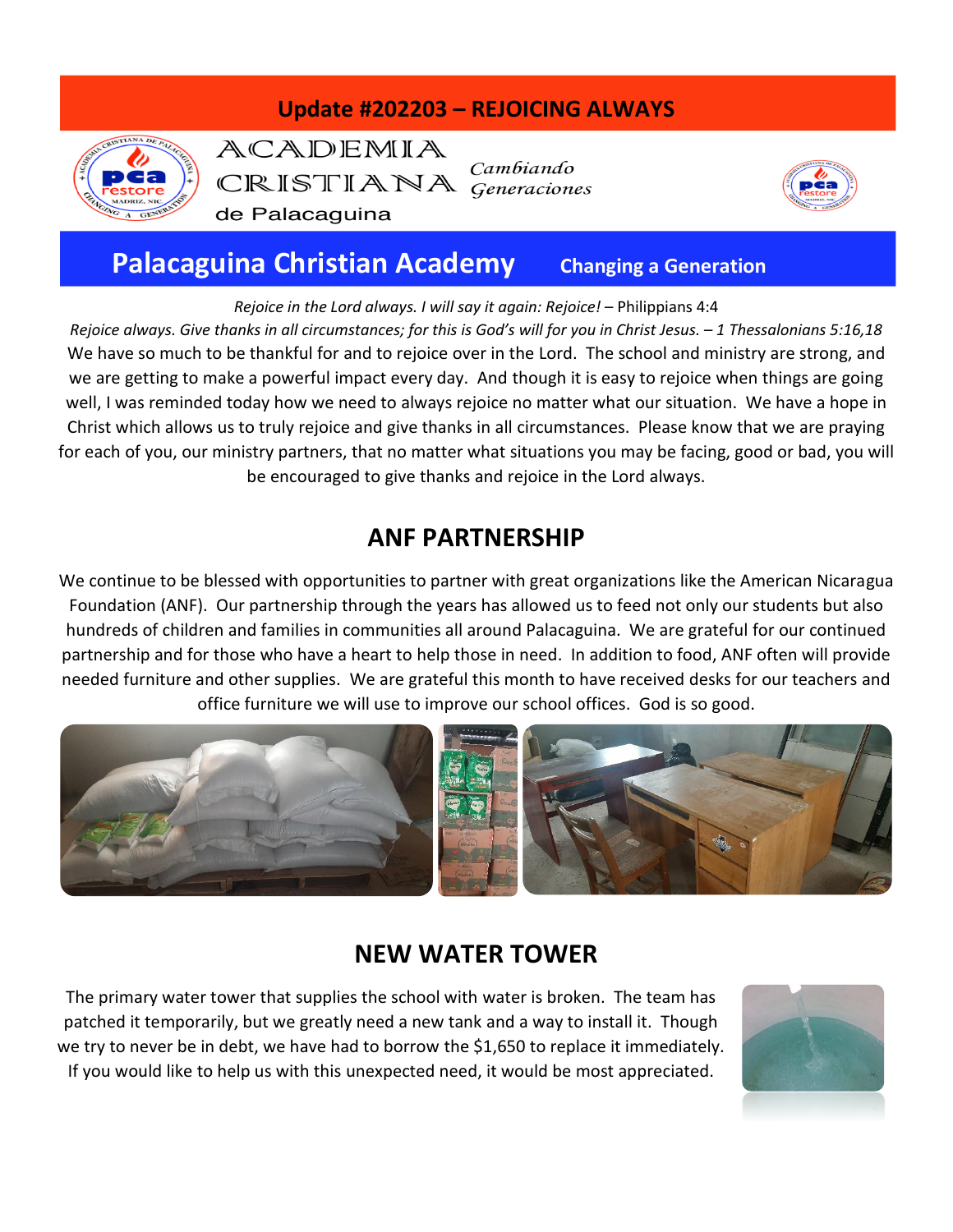## **PROJECTS**

Though the multi-purpose center project seems like such a long-term goal, we are doing what we can to inch closer. This month we have been digging, by hand, and moving rock to prepare the area. We are using this rock to strengthen what will be the future foundations of the building. It is exciting to see this area being transformed. And, we now have a basketball goal for the 4<sup>th</sup>/5<sup>th</sup> graders.



# **LOCAL SCHOLARSHIPS**

As many of the families we serve have very little means, we strive to help in any way we can. Though our family's only pay 20% of actual tuition costs, we offer additional scholarships to further reduce those costs by 50% for those who qualify. Each year, families must apply and be approved. We are grateful this year to provide these scholarships to 57% of our families who have qualified. As a part of this application process, applicants need to answer two questions: 1) Why PCA? and 2) Why do you need assistance? I would like to share a few responses, anonymously, in the hope you will be able to feel the powerful impact you are making in the lives of these wonderful and deserving families when you support and pray for PCA. Though it is only about \$6 a month in financial assistance, it makes a world of difference for these 109 families.

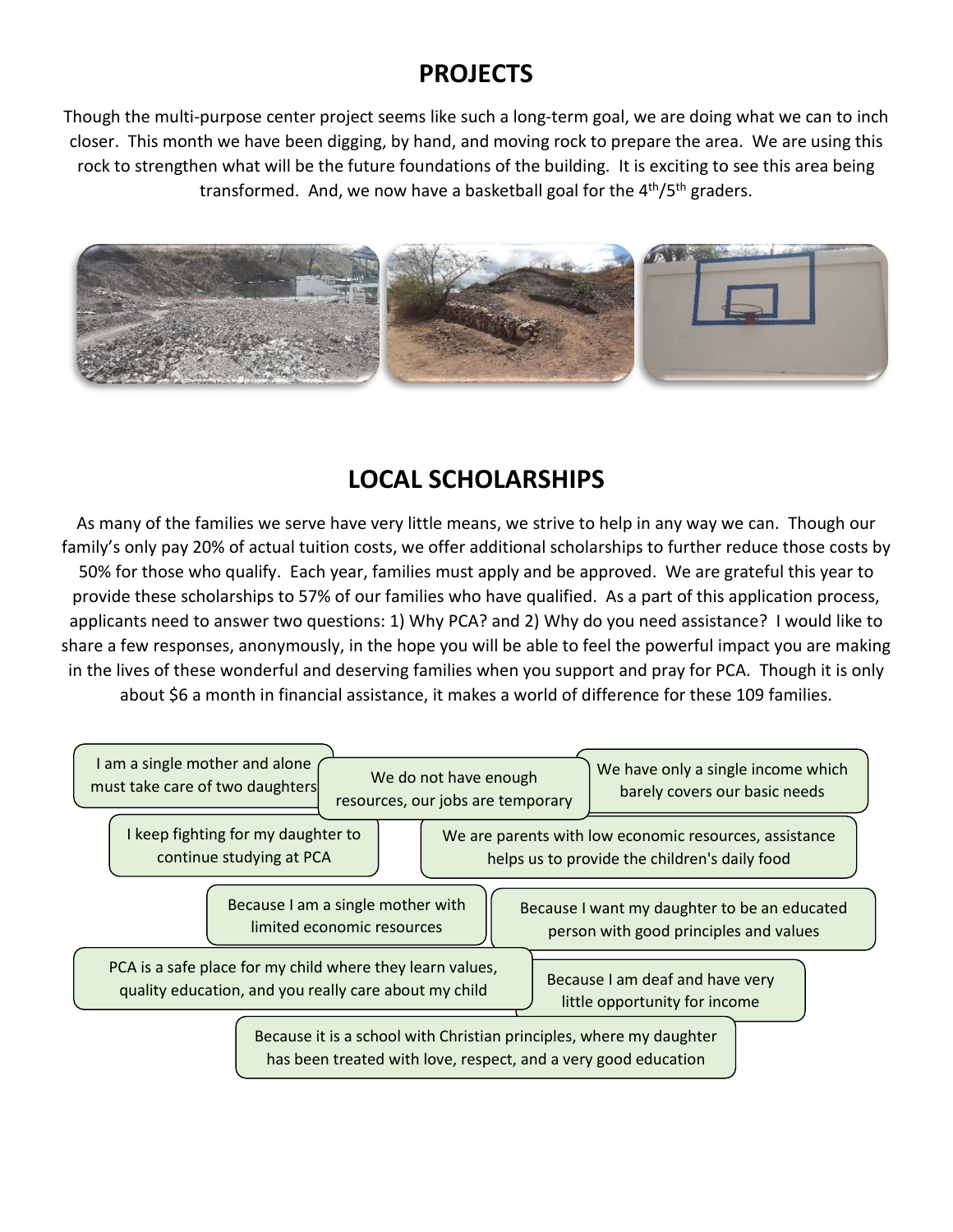### **PCA STUDENT PICS**



#### **2022 PROJECTS AND GOALS**

2022 PCA Projects, by importance, include:

- ➢ Replace PCA Water Tank System \$1,650
- $\triangleright$  Finish 6<sup>th</sup> grade classroom \$6,450
	- o Phase I: Windows/Doors \$2,200
	- o Phase II: Tile/Finishing \$2,100
	- o Phase III: Desks \$2,150
- $\triangleright$  Finish back wall \$3,000
- ➢ Multi-Purpose Center (MPC) (Cancha) Possibly up to \$90K
	- o Phase I: Front Foundation \$4,000
	- o Phase II: Concrete Floor \$TBD
- $\triangleright$  Paint primary school \$2,000
- ➢ Front wall for Cancha (Gym) \$4,000
- ➢ 2 nd Level Sewing Space/Mission Housing \$10,000
- $\triangleright$  Expand roofing over 4<sup>th</sup>-6<sup>th</sup> grade play area \$6,300

#### **PRAYER REQUESTS**

- ❖ Pray for a new water tower for the school.
- ❖ Please pray for the families and students of PCA that they will feel God's love through us.
- ❖ Please continue to pray for Bailey as God powerfully uses her to minister to students and the many opportunities in the community and with groups she is hosting this year.
- ❖ Pray for the World Race Team we are hosting that will be serving in PCA and the community from March 11<sup>th</sup> through April 18<sup>th</sup>